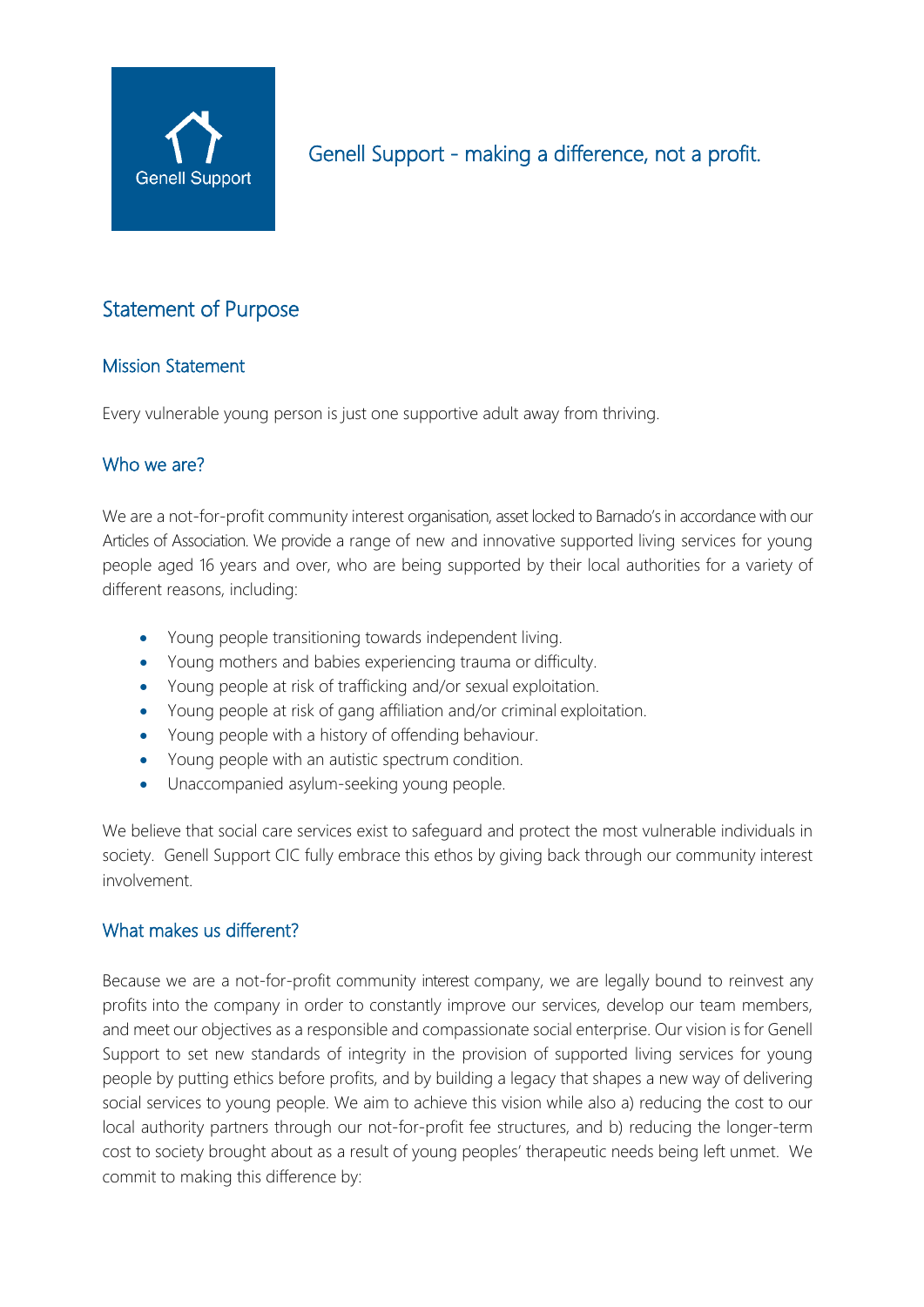- Providing all our young people with a full psychological assessment and ongoing counselling therapy, provided by a BACP registered counsellor, at no additional cost to the placing authorities.
- Ensuring that all our young people have access to full-time education, including those who are unable or unwilling to access mainstream education, by providing home tuition facilitated by fully qualified teachers, at no additional cost to the placing authorities.
- Providing all our young people with unlimited transport to meetings and appointments, as happens in most family situations, at no additional cost to the placing authorities.
- Providing all our young people with a support network for life through the provision of our 18+ Moving on Programme. This programme gives all our young people ongoing and unlimited access to our support services even after their transition to full independent living, at no additional cost to the placing authorities.
- Establishing a network of not-for-profit social service providers who are prepared to make a legal and ethical commitment to reinvest profits towards improving outcomes for vulnerable young people, instead of focussing on the demands of their investors and shareholders.
- Offering our young people, where appropriate, the opportunity to become involved with our children's home in Nakuru, Kenya. This involvement might take the form of befriending through letters or emails, fundraising, or even volunteering at the home – with all the necessary permissions of course.
- Employing an experienced Ofsted Reg 44 Inspector to conduct monthly quality assurance monitoring visits at each of our homes, and being duty bound to act on their recommendations in accordance with our articles of association.

# Changing perspectives

At Genell Support we want to make a real difference and believe we can achieve this is by challenging perceptions society has about young people who are being supported by their local authorities. Too often these young people are written off or dismissed as being anti-social and a burden on society. Unsurprisingly we disagree. A significant part of our mission is education, not only of the young people we support, but also that of our wider society. As a community organisation, we aim to change perspectives and raise awareness through a variety of new and different initiatives, and by changing the language used around supporting young people.

# Our Initiatives

We will always involve our young people and team members in the planning and implementation of our initiatives, and look to make a difference for our young people, our team members, and our local communities, in three ways:

- Local community initiatives we embrace our social responsibilities and want to give back to our local communities, but we aim to do it differently by providing opportunities to form and run youth advisory groups, the chance to take part in associate-led projects with our partner organisations, as well as facilitating volunteer opportunities within the arts, animal shelters, and other caring ventures.
- Global initiatives the cause of disadvantaged young people is global. Perhaps we cannot change the world, but we can try and provide life-changing experiences for our young people, and for those young peoplewe support in developing countries. Our children's home in Nakuru, Kenya provides opportunities for the young people at Genell Support to become involved in humanitarian work in a variety of important ways.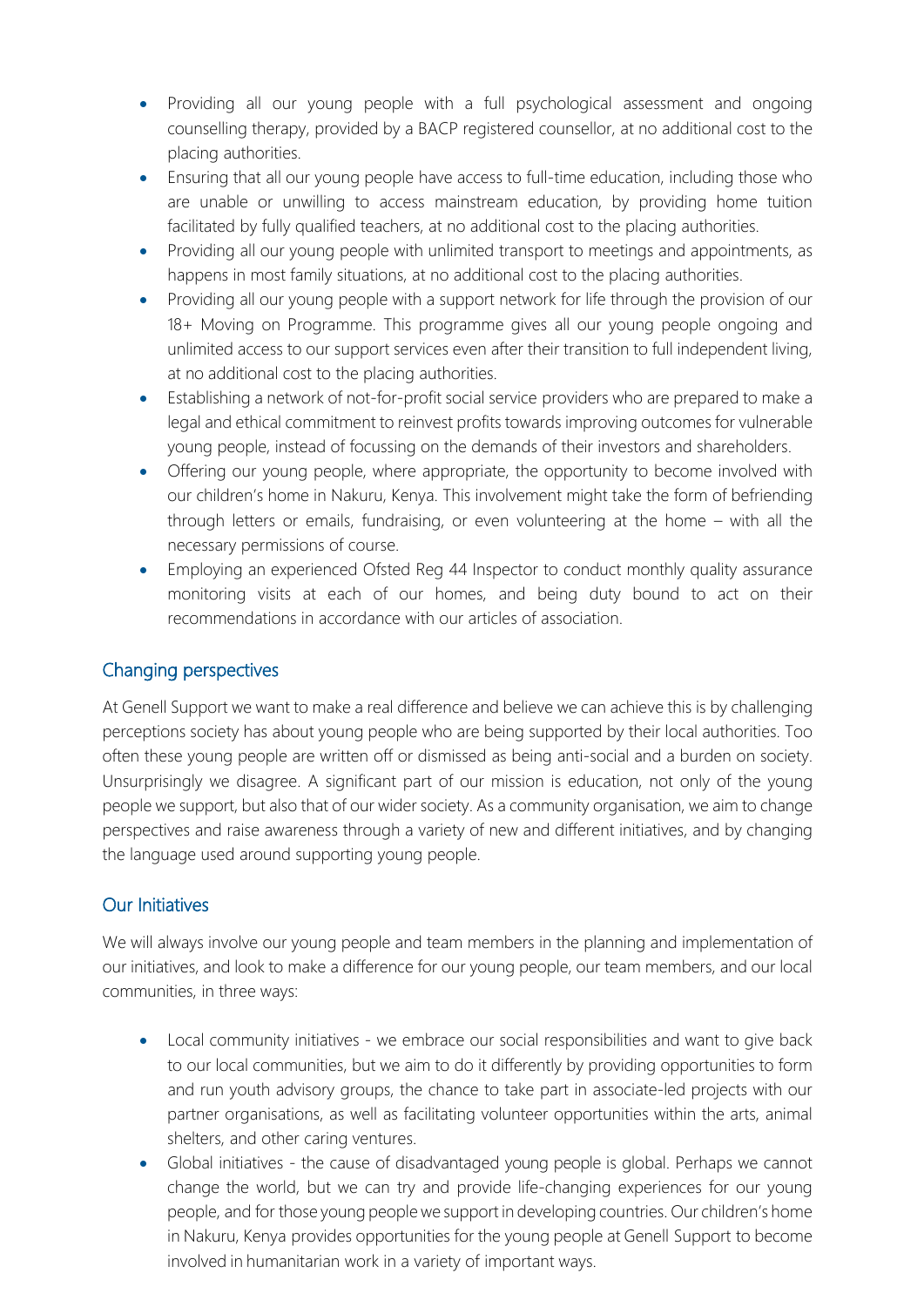• Governance initiatives – the objective of our governance programme is to bring our young people and our team members together to create a sense of achievement and pride. The aim is to provide young people with decision-making opportunities they may not otherwise have experienced. This could mean playing an active role on our policy review committees, interview panels, quality assurance assessments, provider forums, and other areas that can impact directly on the lives of the young people themselves.

# Our Therapeutic Support Framework (CARES)

We provide ongoing therapeutic support to every young person in our service at no additional cost to their local authorities. Our CARES Therapeutic Framework provides an evidence-informed, strengths-based approach to the support we provide. It draws attention to conventional aspects of support and relates that support to achieving optimal outcomes for young people. CARES is trauma informed and exists to supports recovery for young people who have experienced stressful events in their lives. CARES is also a practice framework that supports the delivery of accountable services aiming to optimise positive outcomes for young people.

Central to our CARES Therapeutic Framework is the development of knowledge and understanding of the reasons why young people behave in the way that they do, and competencies that support these reasons being addressed. This is central to addressing one of the main casualties of childhood trauma, namely the experience of not having one's needs met reliably. Our CARES Therapeutic Framework promotes acknowledging and supporting these needs as a fundamental priority, as opposed to simply addressing behaviours of concern. Our CARES framework aims include:

- Implementing CARES across all our services.
- Establishing a common knowledge, language, and approach among all our team members.
- Developing competencies related to trauma-informed, therapeutic support.
- Developing competencies in the implementation of a therapeutic practice framework.
- Developing competencies in self-care within young people.
- Improving connections between young people and their support networks, with a goal of reducing support breakdowns and maintaining attachment security.
- Improving connections between our team members, our local authority partners, and other involved agencies.

The focus is on supporting young people to develop their own understanding of how to implement a therapeutic approach within their own individual circumstances. It is about supporting young people to develop the skills to know what to do, and how to do it - a therapeutic self-care plan.

# Our Moving on Programme

Many young people face a cliff edge when moving on to independent living, sometimes with little or no support. They are often forced to move great distances from their social and support networks. Their established professional relationships which are key supports for the young person are often completely severed. Young people frequently are given no clear plan for accommodation, and this can often lead to increased vulnerability, negative experiences, and poor outcomes. Our Moving on Program is designed to assist young people moving on from supported living, thereby massively improving their opportunities and chances in life.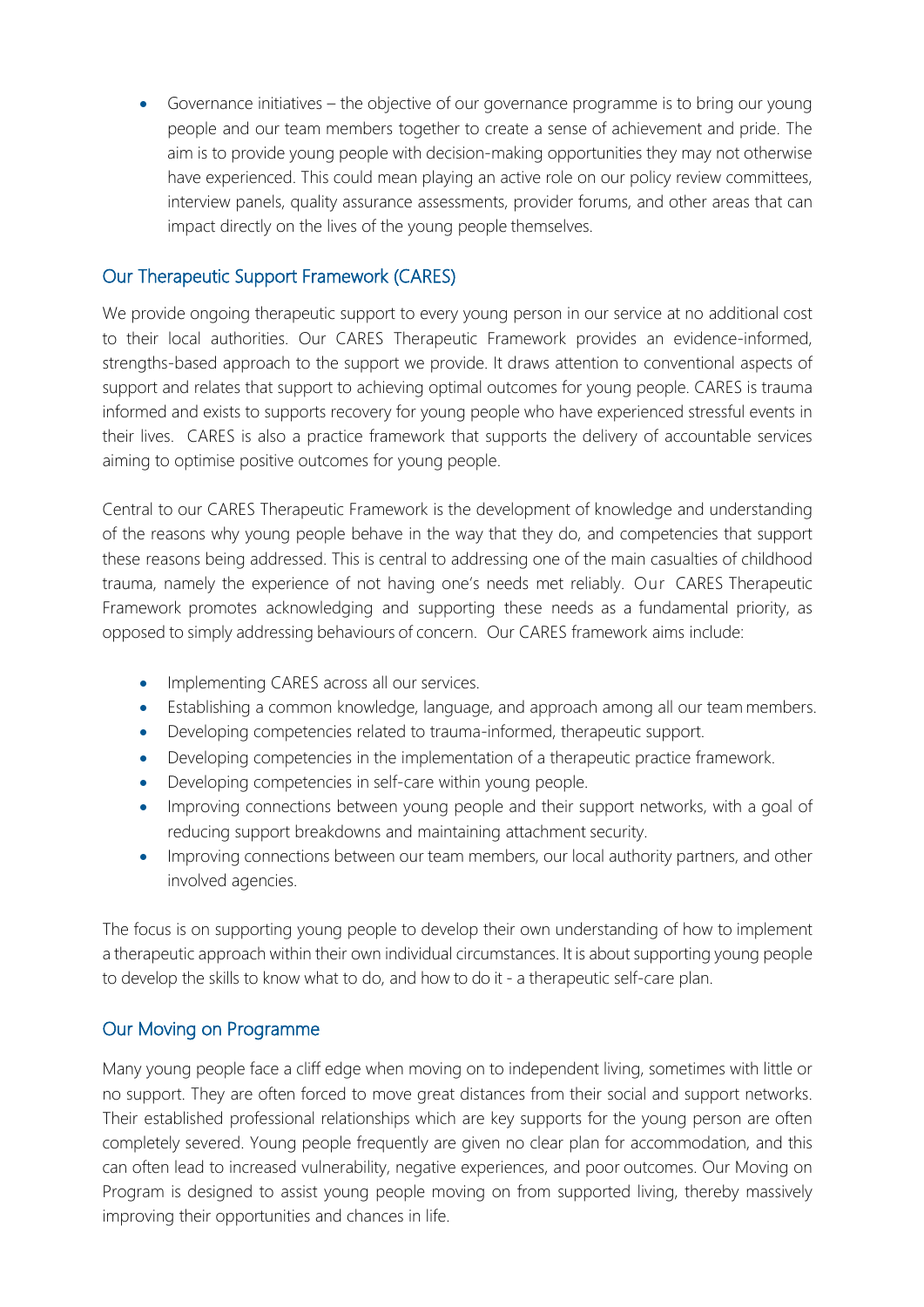Our Moving on Programme has four key elements, described below, and aims to provide graduated support up to 25 years of age. The programme is financially self-supportive, and in fact provides significant savings to local authorities across a range of expenditure currently required to manage the impact of vulnerability, exploitation, and other negative experiences. We hope our programme will be adopted by other supported living providers as an example of how we can make a difference in transitional support for young people:

- Long-term support planning Genell Support will compile a pathway plan for young people moving on to independent living. We will work with each young person in doing this and identify and assign key team members to support their transition. These key team members will provide support to the young person throughout the whole process, and for as long as they need our support afterwards.
- Maintenance of key relationships several months before their transition to independent living, our team members will assess their readiness and assign a transition mentor to each young person moving on to independent living. Following their transition, support will be provided at their independent living accommodation, at no additional cost to their local authorities, and gradually reduced as they gain the life skills and confidence, they need to safely complete their transition to fully independent living, thereby seeking to avoid the cliff edge that too many young people currently face at this crucial stage of their life.
- Ongoing consistent support when young people are transitioning to their independent accommodation, the same key team members they had in our supported living services will provide ongoing outreach support. This outreach support will be gradually reduced only when the young person is able to safely live independently. Throughout every stage of the programme, young people retain access to all our services, providing a consistent environment where young people can socialise, meet with friends, attend our education and training programmes, and receive mentoring/therapeutic support ifneeded.
- Meaningful education, training, and employment every young person who is not accessing some form of education and or training can continue do so through Genell Support. All young people in our moving on programme will be given the opportunity to gain an accredited peer mentoring qualification, and to become a mentor to other young people who are moving on.

By removing anxiety and uncertainty around accommodation issues, and by facilitating clear pathway planning, we hope to enable young people to focus on their education, and on attaining the necessary skills and qualifications they need in order to enter employment.

#### Our Supported Living Homes

Our fully staffed homes are in the Cambridgeshire market town of Wisbech, close to the borders of Lincolnshire, Norfolk, and Suffolk, and have been carefully chosen for their comfort, proximity to local services, transport, and other amenities. They are extremely well appointed and have every item you would expect to find in any family home, including PlayStations and X-Boxes, Netflix and Amazon Prime, computers and printers, and warmth and compassion. We believe that young people being supported by their local authorities should have access to every facility, opportunity, and comfort they might otherwise have missed out on as a result of their experiences, and are committed to providing these without question or qualification. We provide our young people with comforts such as Egyptian cotton bedding, televisions in their bedrooms, and their own individual bathrooms, as it is often the smaller things that can make difficult situations a little easier to navigate. We pride ourselves on our homes being different in that they really are homes, in every sense of the word, and not just a convenient placement.